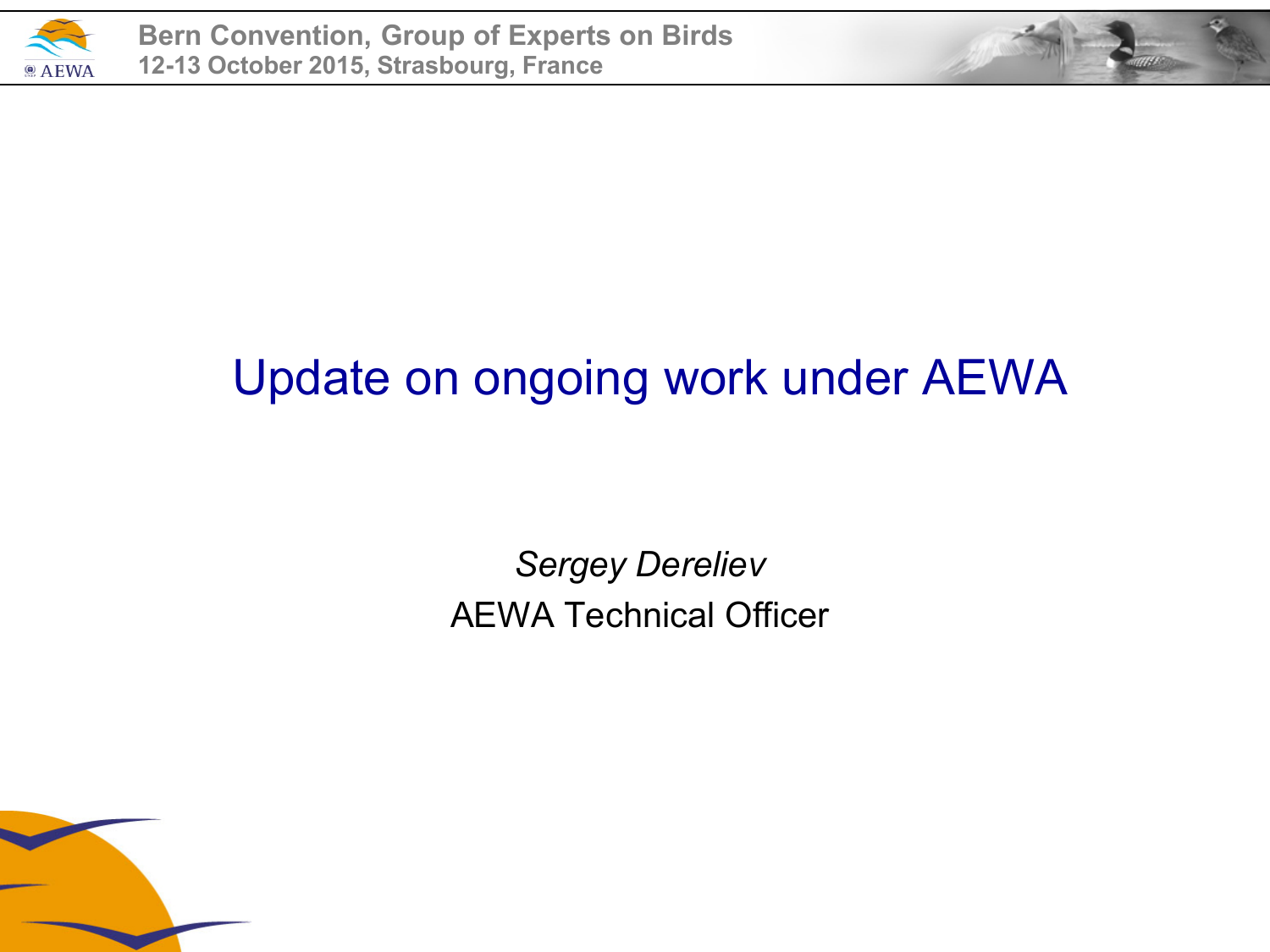



- Forthcoming meeting of governing and advisory bodies
- Main topics for 6<sup>th</sup> Meeting of the Parties (MOP6), 9-14 November 2015
- Other ongoing or forthcoming activities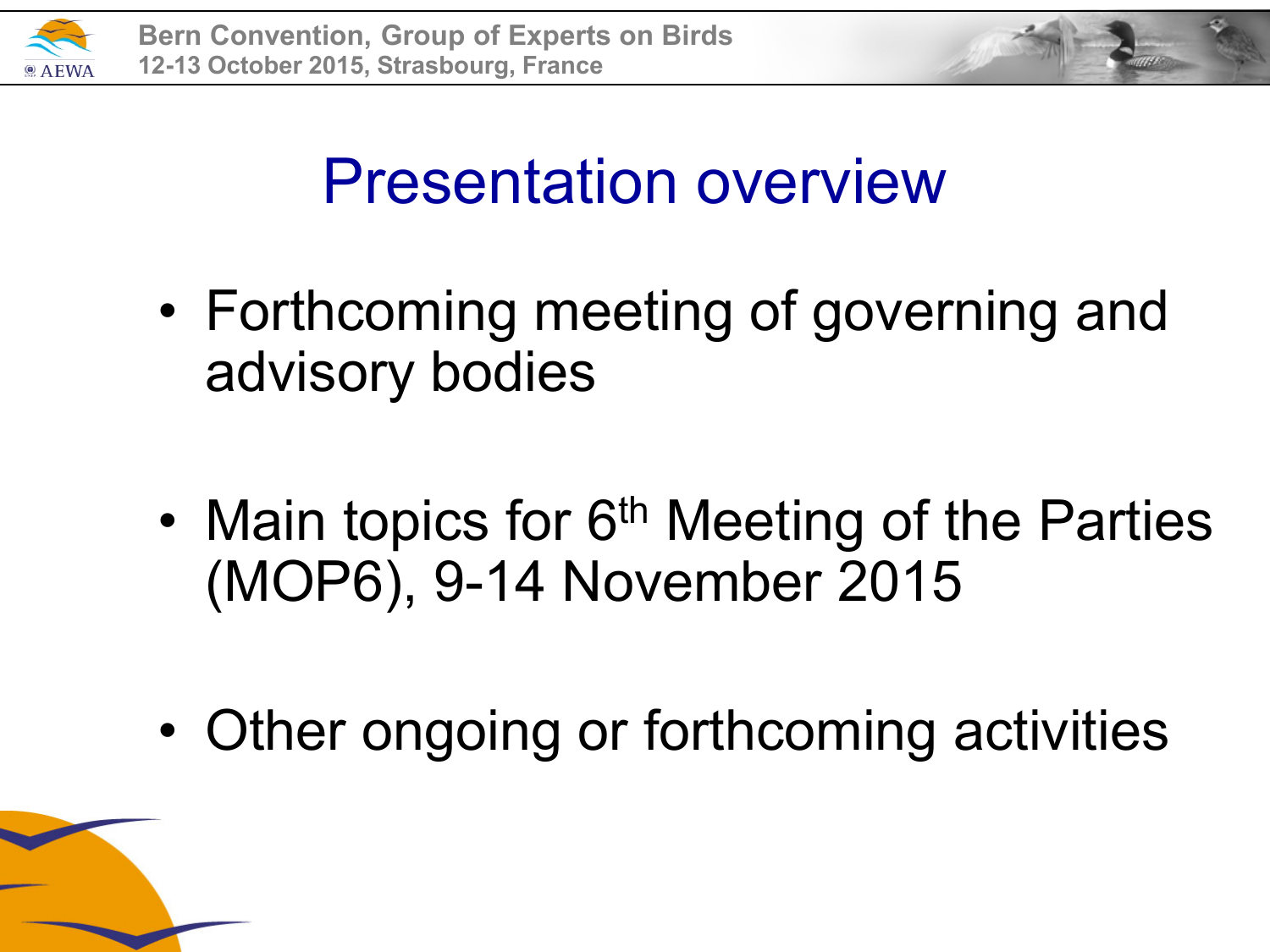



## Forthcoming meetings

- 6<sup>th</sup> Meeting of the Parties (MOP6), 9-14 November 2015, Bonn Germany
- 11<sup>th</sup> meeting of the Standing Committee, 14 November 2015, Bonn, Germany
- 13<sup>th</sup> meeting of the Technical Committee, 2<sup>nd</sup> week of March 2016, Israel



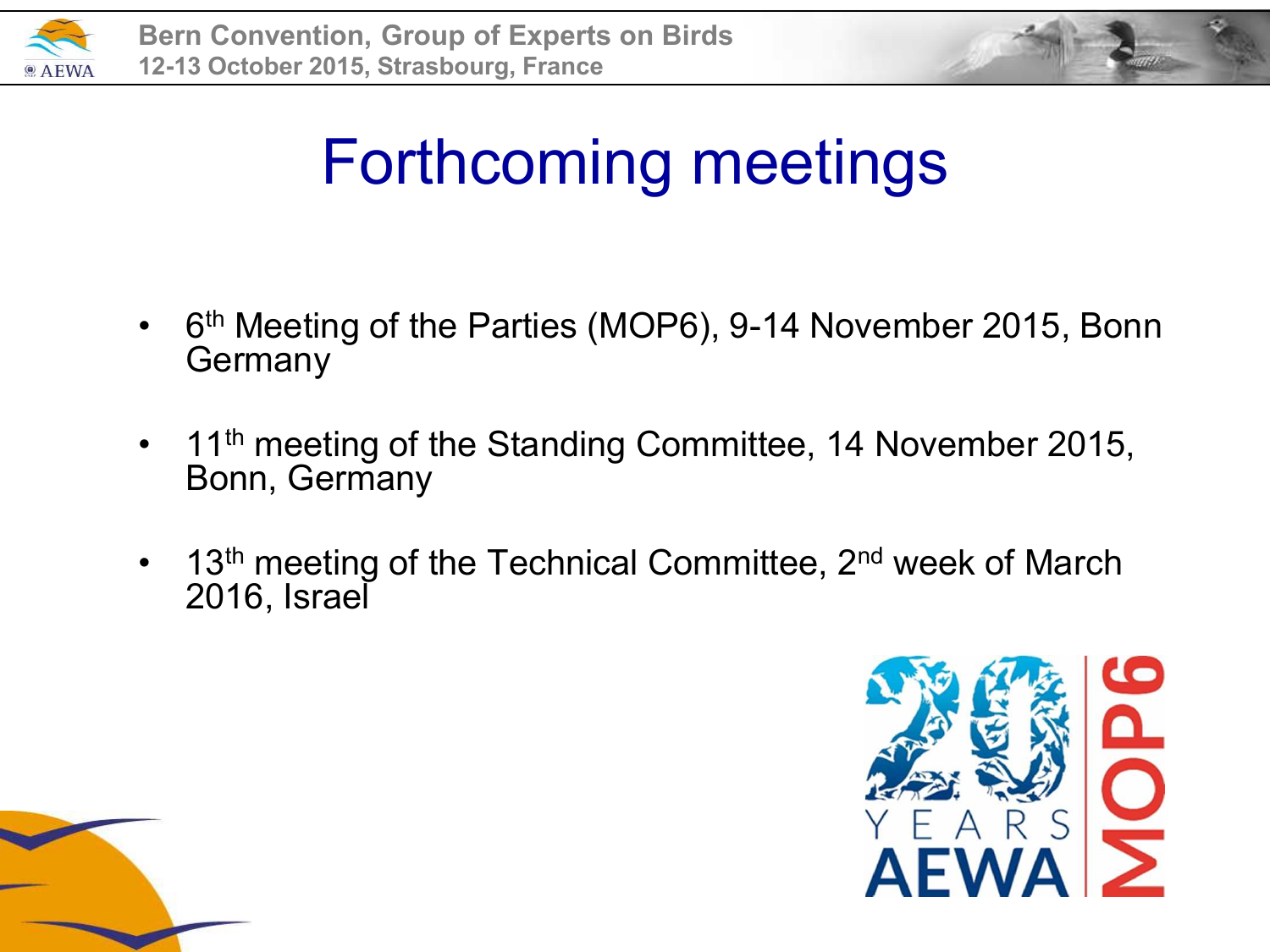



#### **International reviews**

- 6<sup>th</sup> Conservation Status Report
- Update on the status of non-native waterbirds (previous full report compiled in 2008)
- Review of the status of preparation and implementation of species action and management plans (update of 2008 report)
- Review of the occurrence and magnitude of the conflict between migratory animals of all taxa and renewable technologies deployment

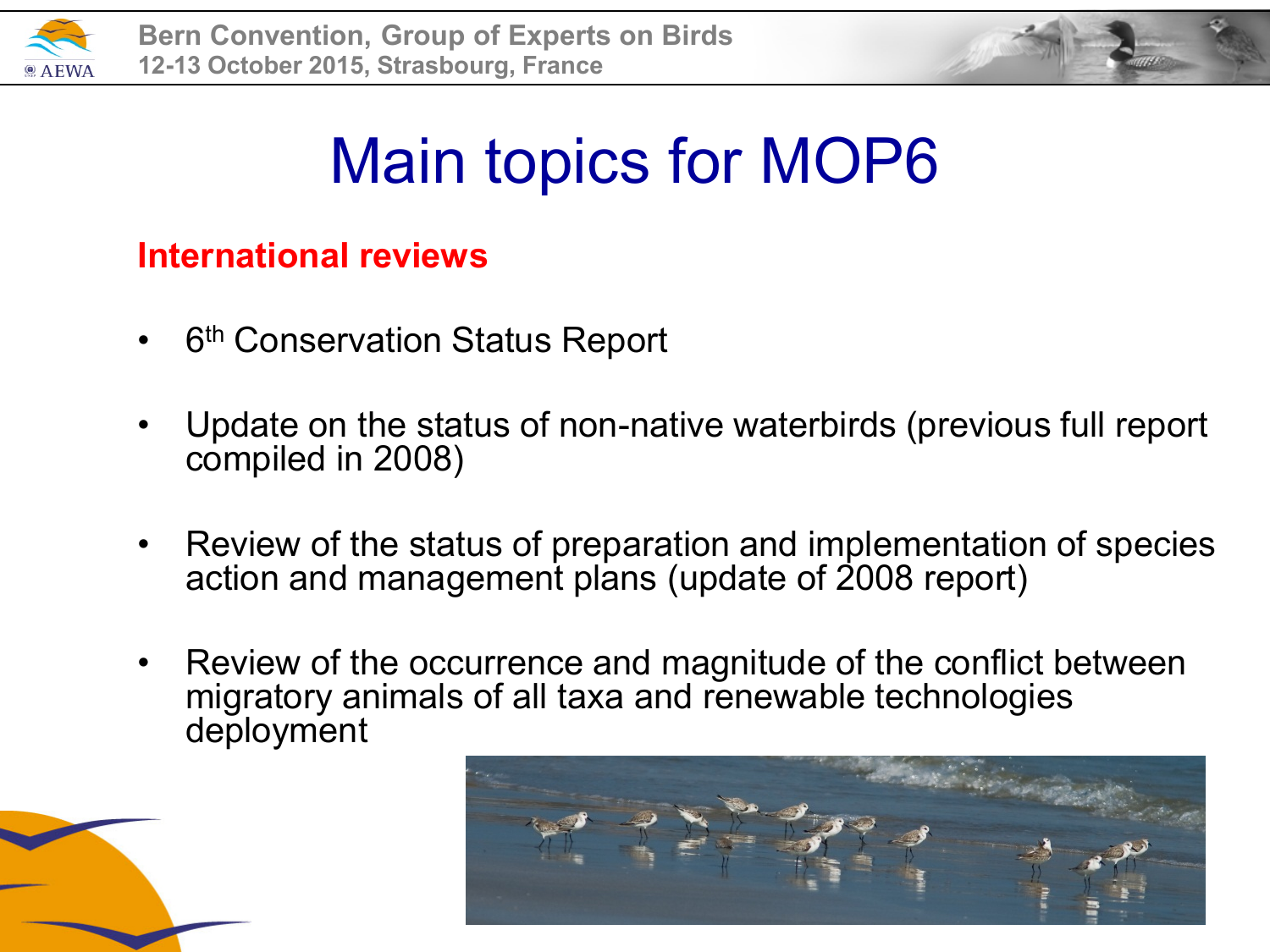

#### **Species action and management plans**

- Five new and one revised SSAPs:
	- Taiga Bean Goose
	- Long-tailed Duck
	- Eurasian Curlew
	- **Grey Crowned Crane**
	- Shoebill
	- Northern Bald Ibis
	- (Lesser White-fronted Goose cancelled)
- First multi-species action plan
	- Benguela Upwelling System Coastal Seabirds (9 species)
- Criteria for prioritising populations for action and management planning and for revision and retirement of action plans

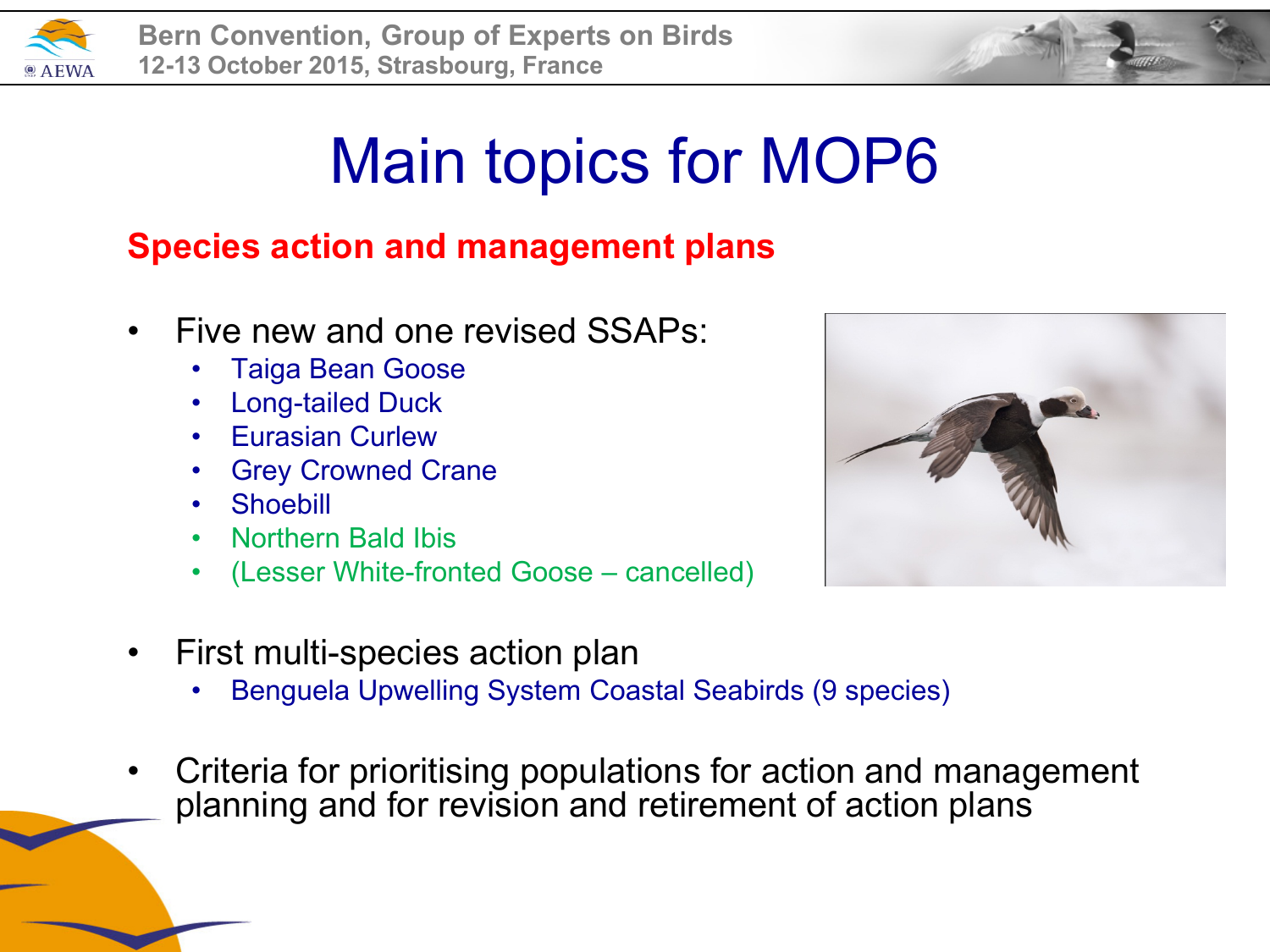



#### **Waterbird monitoring**

- Report on the development of waterbird monitoring along the African-Eurasian flyways
- Draft resolution on strengthening monitoring of waterbirds
	- Establishment of a Waterbird Monitoring Find (under AEWA)
	- Establishment of a Waterbird Partnership Fund (under the AEWMP)



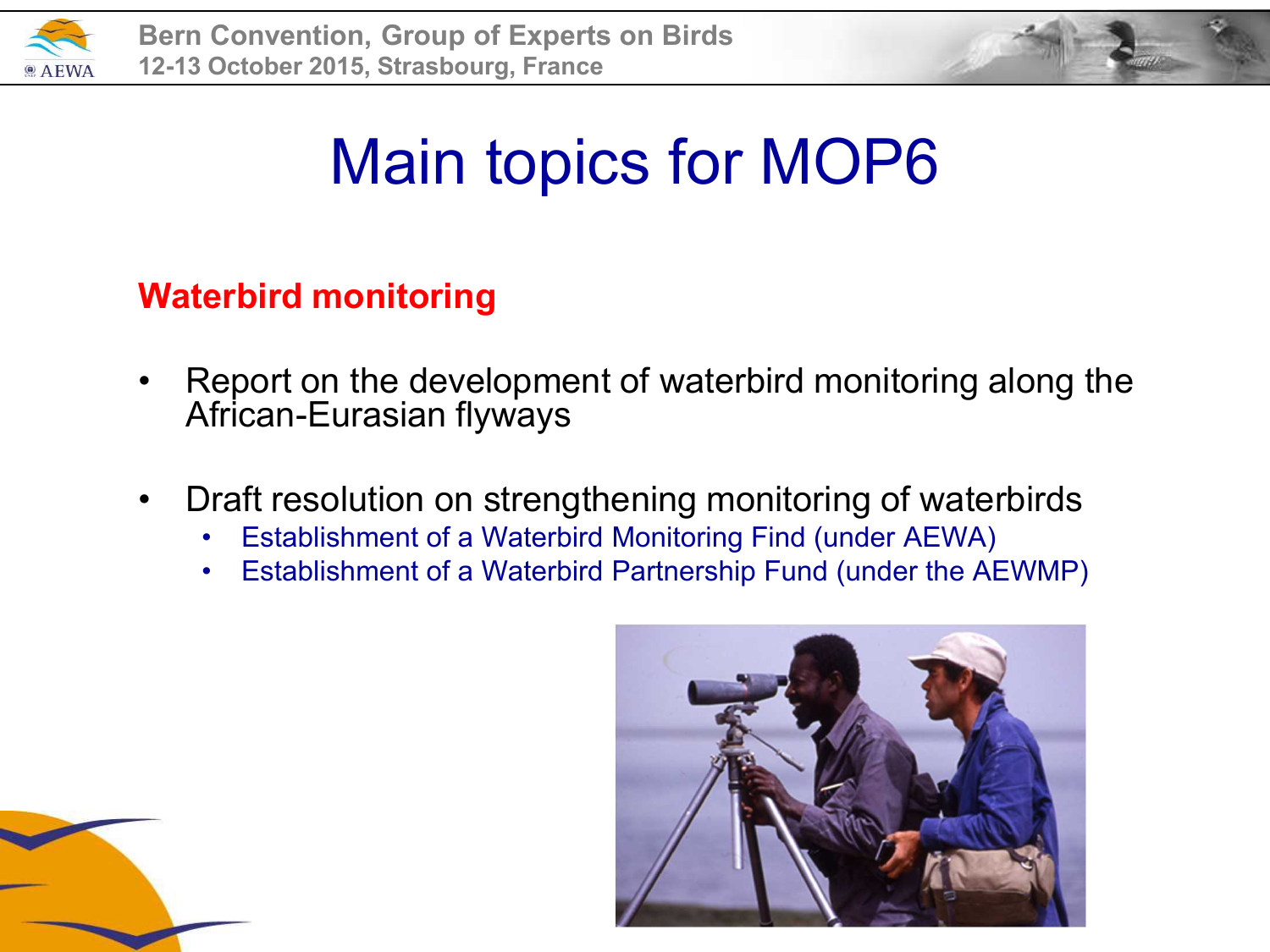



#### **Guidelines**

- Renewable energy technologies and migratory species: guidelines for sustainable deployment
- Sustainable harvest of migratory waterbirds
- National legislation for the protection of migratory waterbirds and their habitats
- Guidance on measures in national legislation for different population of the same species, particularly with respect to hunting and trade

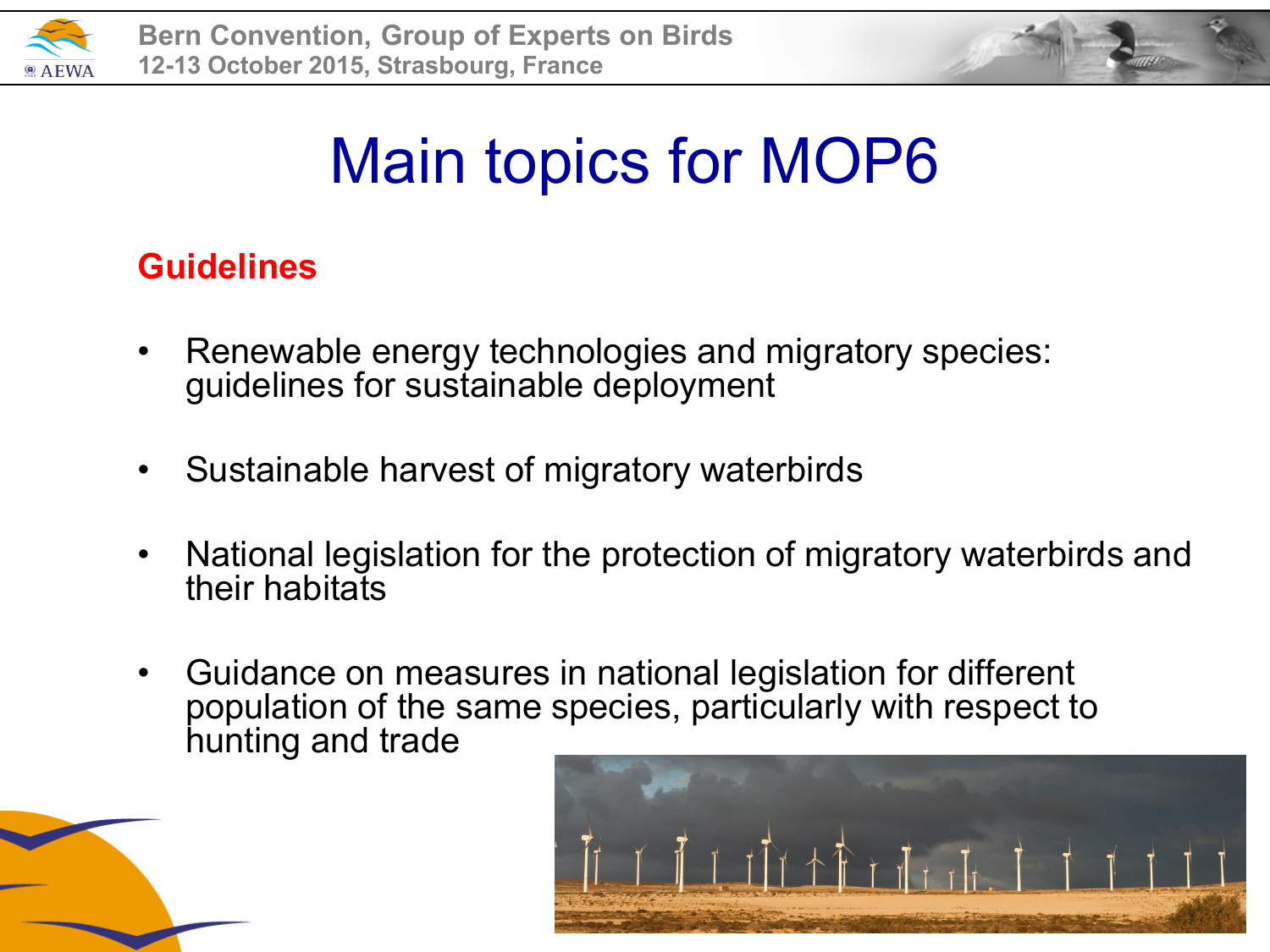



#### **Seabirds**

- Review of potential impacts of marine fisheries on migratory seabirds within the Afrotropical region
- Review of the status, threats and conservation action priorities for the seabird populations covered by AEWA
- Draft resolution on improving conservation status of African-Eurasian seabirds



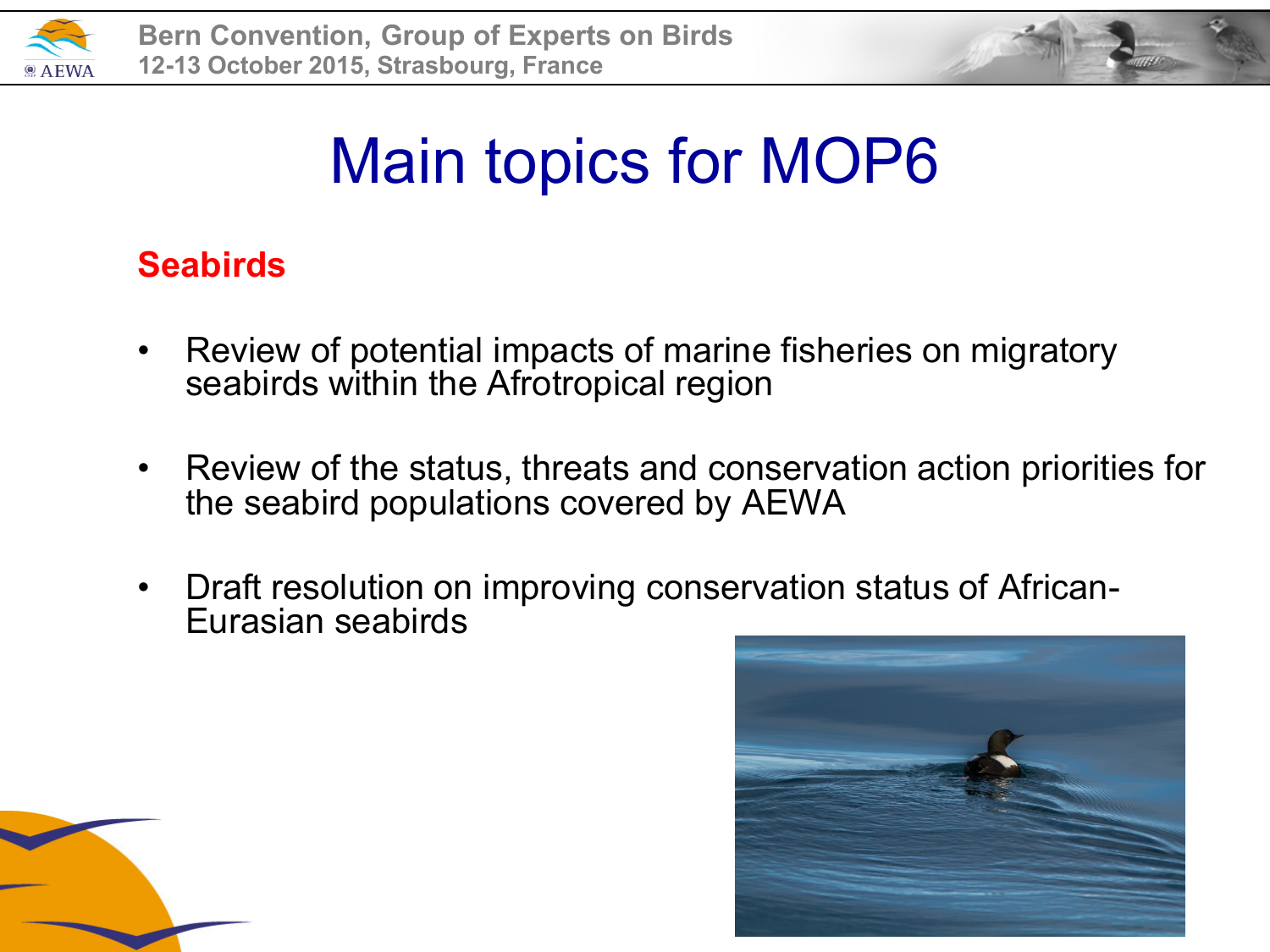



#### **Other topics**

- Draft resolution on the conservation and sustainable use of migratory waterbirds
- Draft resolution on avoiding additional and unnecessary mortality of migratory waterbirds
- Draft resolution on addressing impacts of renewable energy deployment on migratory waterbirds
- Updated guidance on climate change adaptation measures for waterbirds

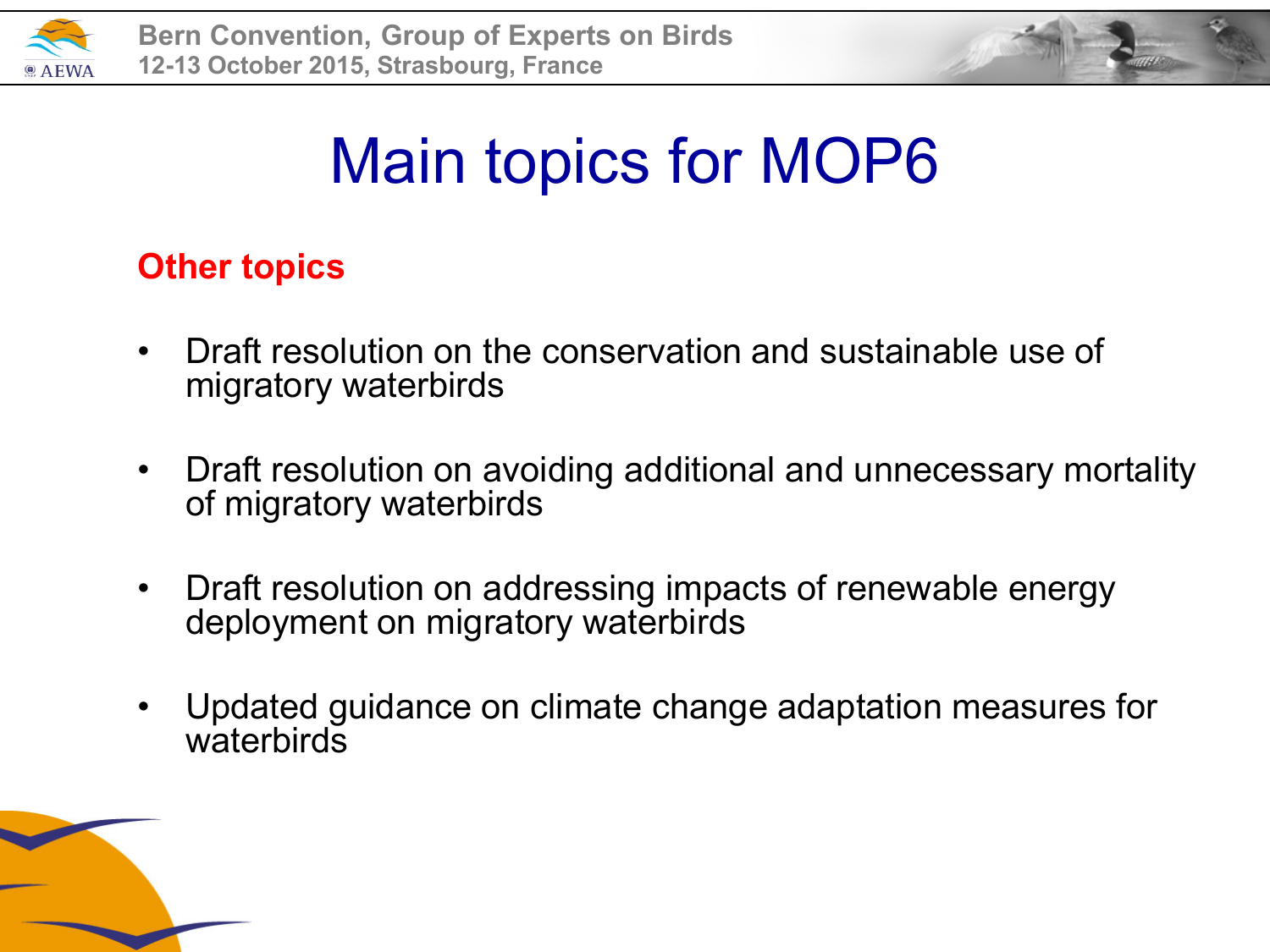

# Other ongoing or forthcoming activities

- EU Life project on species action plans for selected European species (coordinated b BirdLife International):
	- Velvet Scoter
	- Dalmatian Pelican
	- White-headed Duck
- Climate change adaptation project sponsored by the International Climate Initiative of the German Govt – sub-Saharan focus (coordinated by Wetlands International)
- CMS-led Energy Task Force
- CMS-led Task Force on addressing illegal killing of birds in the Mediterranean